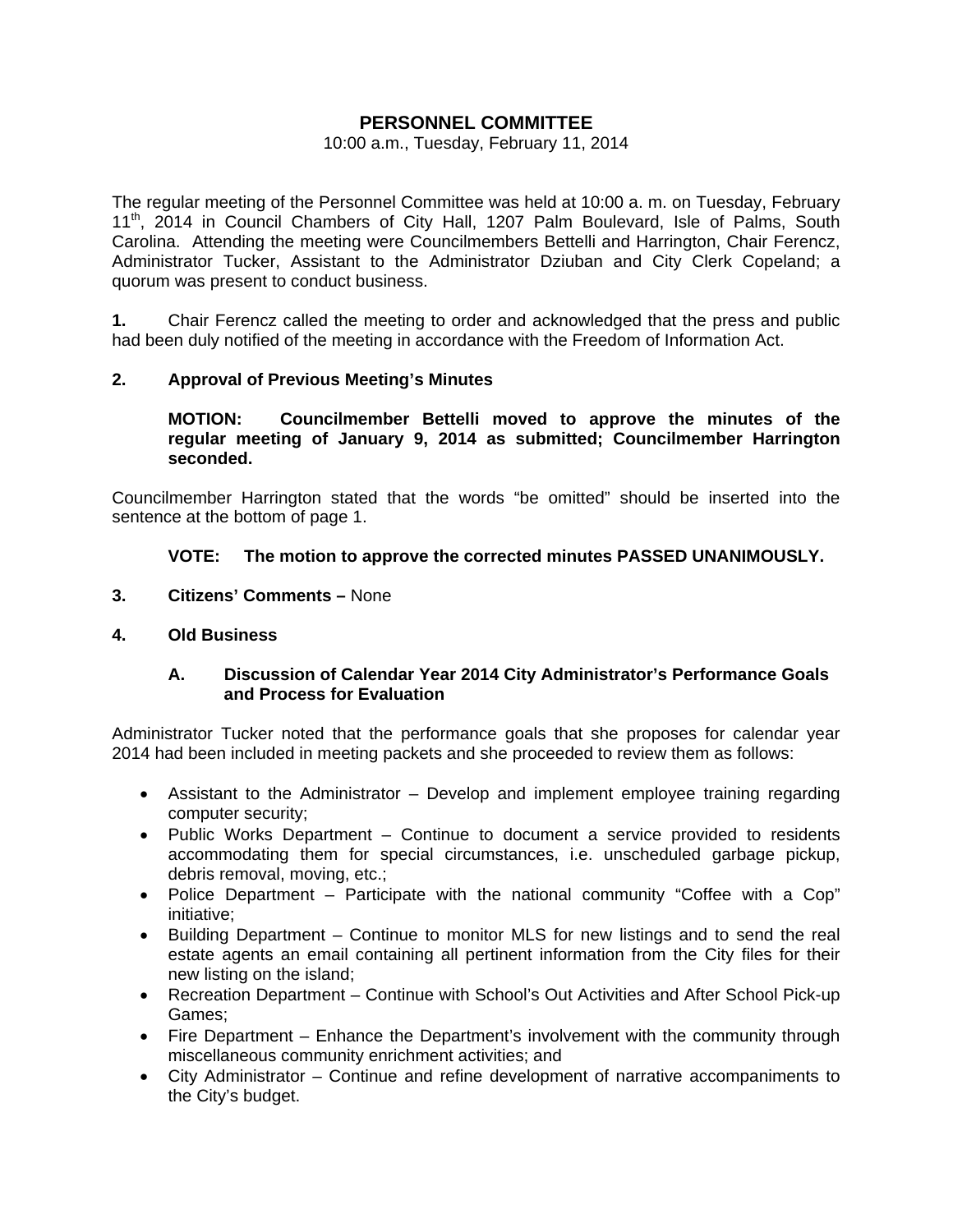If all five (5) departments are successful, this section will account for fifteen percent (15%) of the City Administrator's evaluation score.

Fifty percent (50%) of the remaining eighty-five percent (85%) will be based on the City's ending its fiscal year three percent (3%) under budget. Considering the changes Council has approved to the FY14 budget, the Committee agreed that the City Administrator should be evaluated on achieving the goal of three percent (3%) under the FY14 budget as approved in May of 2013.

Responding to Chair Ferencz's question about how the percentages were determined, Administrator Tucker stated that they had been established by a previous Personnel Committee. Before this change, the Administrator was evaluated on the same subjective basis as all other City employees, and all members of Council completed the evaluations regardless of the time they have served. The members of the Personnel Committee that changed the City Administrator's basis for evaluation wanted objective and measurable goals with weight placed on financial management.

Councilmember Harrington asked what input the Administrator received from members of City Council in establishing the yearly performance goals, and she responded that Council gives no input, but does have the ability to approve, change or reject the goals that she offers.

Chair Ferencz voiced concern that eighty-five percent (85%) of the City Administrator's evaluation is determined with no Council input.

Administrator Tucker explained that now was the time for Council input, i.e. by changing the percentages and/or adopting, changing or rejecting the performance goals. The Administrator also pointed out that meeting the performance goals is a task undertaken in addition to her normal workload.

**MOTION: Councilmember Harrington moved to recommend approval of the City Administrator's performance goals for 2014 as presented, to keep the percentages as they were in 2013 and to evaluate her financial goals based on three percent (3%) under the FY14 budget as it was originally approved; Councilmember Bettelli seconded and the motion PASSED on a vote of 2 to 1 with Chair Ferencz casting the dissenting vote.** 

## **B. Discussion of City-wide Mechanic vs Contracted Services**

Pursuant to a discussion at the January meeting, staff was asked to look into the financial feasibility of having a full-time mechanic for the City versus using services off-island which means that equipment is temporarily out of service. Included in meeting packets was a handout comparing estimates costs for an employee to the actual costs for vehicle maintenance in 2013, as well as a list of pros and cons. Chair Ferencz acknowledged the fact that Council has been reluctant to increase the City's workforce.

Since the Fire Department incurs a considerable expense for vehicle maintenance, Battalion Chief Hathaway was present to answer questions from the Committee. He distributed a second sheet of information detailing how other local municipalities handle their vehicle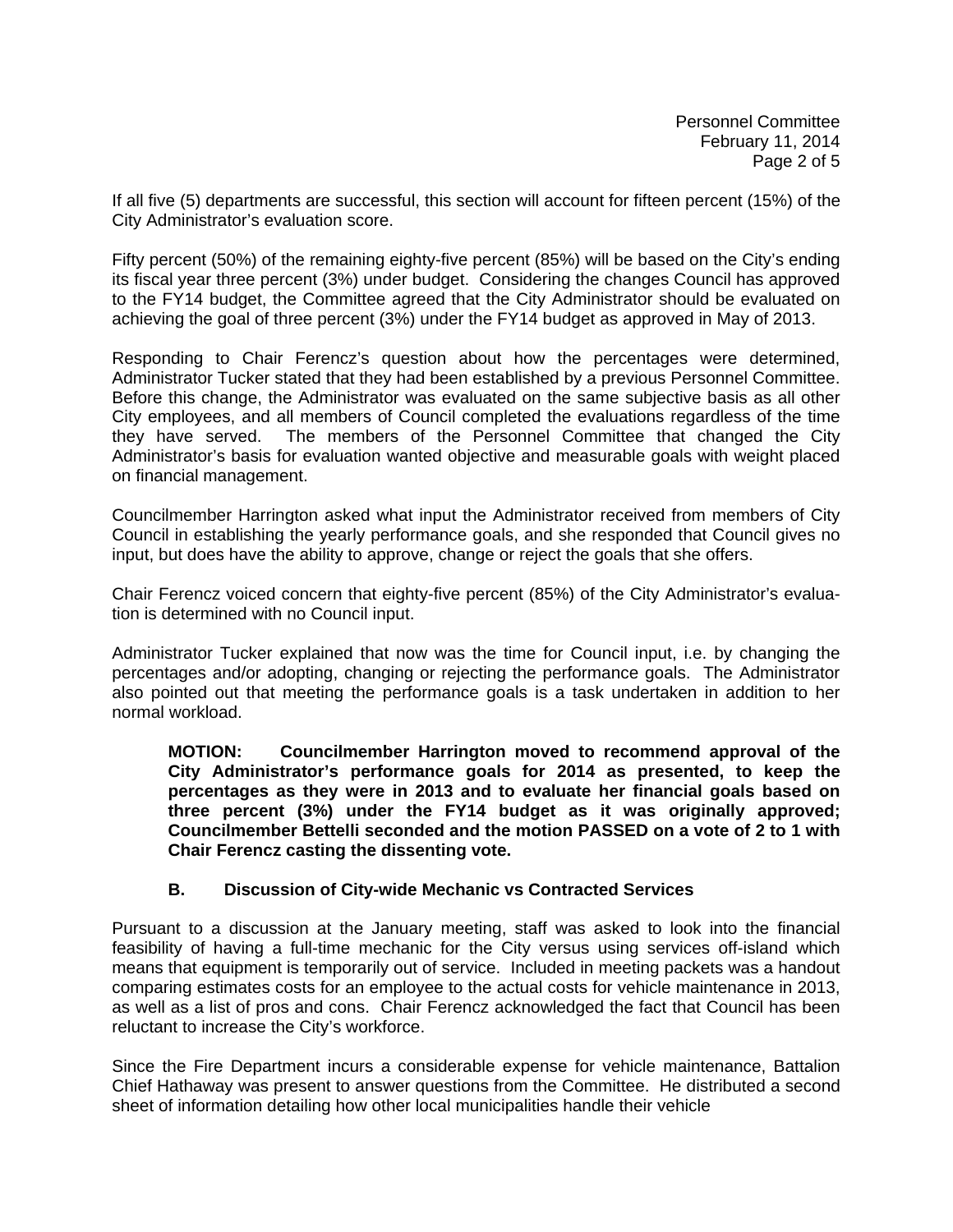Personnel Committee February 11, 2013 Page 3 of 5

maintenance needs; of the six (6) local governments contacted, Mount Pleasant is the only one without its own mechanics and City shop. Mount Pleasant has contracted with First Vehicle that is located in Mount Pleasant and has a large shop.

Battalion Chief Hathaway stated that the City has gone from having a mechanic dedicated to the Isle of Palms to using a service in Georgia that charges for travel time and mileage. If the repair has to do with the safe operation of a vehicle, the repair is made as quickly as possible at any cost.

The Battalion Chief expressed concern that the pay estimates may not be accurate because the person hired must have specific certifications and training; in addition, it would be difficult to find one person qualified to work on small tools, diesel engines and watercraft.

On the topic of contracting with First Vehicle, Director Pitts stated that the City would not get the level of service that Mount Pleasant gets because First Vehicle is going to respond to first respond to its biggest customer and that there would be liability issues with Isle of Palms' vehicles being on Mount Pleasant property.

When Chair Ferencz asked what the City does now, Director Pitts said that the City places a call to its vendor; he added that Public Works can have a packer down and still function, but a Public Safety vehicle must be operational.

Chair Ferencz questioned that the City pays extra for emergency responses and expressed the opinion that the City could save money if it were proactive with its vehicle maintenance. Director Page stated that she has worked for a municipal government that had staffing for fleet maintenance; when her work vehicle came up on their schedule for an oil change, someone came to get her vehicle, performed the oil change and delivered the vehicle back to her within a couple of hours. She now has to take her work vehicle off-island for an oil change.

Administrator Tucker pointed out that the City would continue to incur additional costs by hiring one (1) person because there would be time when that person was sick, on vacation or unavailable; hiring more than one (1) person eliminates that problem.

When asked where this person would work, Councilmember Bettelli stated that there is a lift at the Public Works site.

Recognizing that Council is not supportive of adding personnel, Chair Ferencz stated that the Committee needs more information, i.e. the number of vehicles/items of equipment the City owns, the value of that equipment, the amount of money spent on preventative maintenance, etc. if it hope to convince City Council to hire additional personnel.

## **B. Discussion of Wage Ranges by Position**

Chair Ferencz explained that she had requested this information to ensure that the City's wages remain competitive in the local job market and does not fall behind as it apparently had in the Fire Department. The Chair stated that it would be preferable to make incremental increases over the course of several years rather than one (1) large increase in a single year.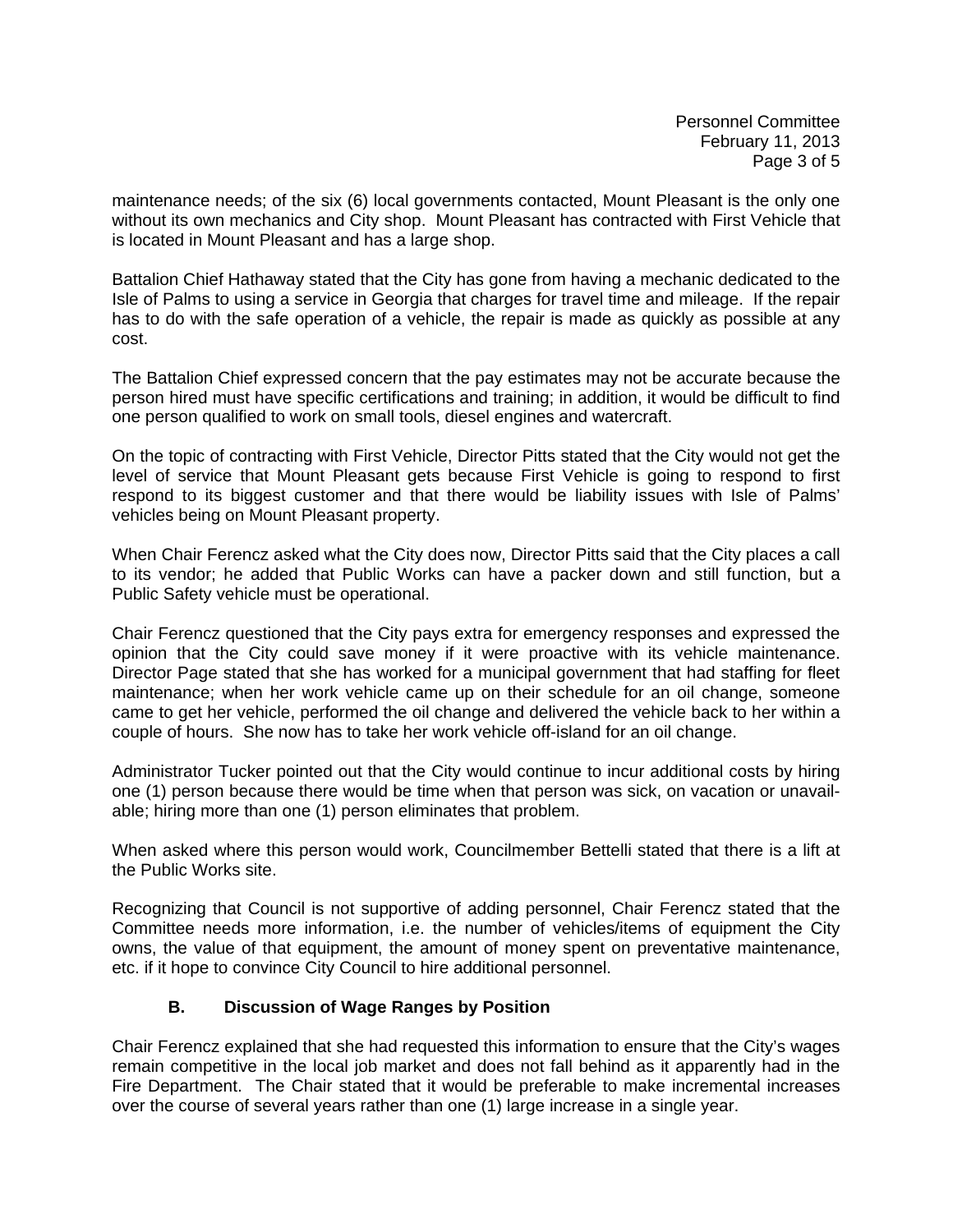Personnel Committee February 11, 2014 Page 4 of 5

Administrator Tucker commented that, when staff was researching the wage information for the Fire Department, they learned that another component to the equation is the difference between benefit packages municipality to municipality. This can have a significant impact on retention as well.

Chair Ferencz asked the Administrator whether there were cases in other departments where Isle of Palms' wages were lower than surrounding local governments; Administrator Tucker responded that she thought there could be disparities in entry or mid-level positions, but she was confident that department manager wages were competitive. The Administrator continued that, in her opinion, the way to attack the issue is to adjust the wage ranges; she noted that currently they wage ranges are increased at the beginning of the fiscal year by the CPI.

Answering Councilmember Harrington question as to how the wage ranges were determined, the Administrator explained that, when a position is created, the wage range is established based on research from other local governments.

## **C. Review of FY15 Revenue Projections**

Administrator Tucker explained that these projections are very preliminary and would be more and more refined as the budget process progresses and more data is available.

Since expenses continue to creep up, staff thought it would be beneficial to consider a few options for increasing revenues as well; considerations include business license fees, franchise fees, parking lots and parking meters. Three (3) options are presented for business licenses; they include:

- Increasing the non-resident business license to two hundred percent (200%) of the resident license;
- Increasing all business licenses by fifteen percent (15%); and
- Opting to do both of the above.

Franchise fees are charged to utilities for their use of the City's rights-of-way and the maximum allowable charge according to state law is five percent (5%); the Isle of Palms only charges SCE&G and Comcast three percent (3%). Both Sullivan's Island and Mount Pleasant charge the full five percent (5%) while Folly Beach charges three percent (3%) to SCE&G and five percent (5%) to Comcast.

Relative to parking, the City could increase its parking lot rate to seven dollars (\$7.00) per day to match the County Park; it could increase the parking meter rate; or the City could choose to have the parking meters on Front Beach operational twelve (12) months a year.

A more in-depth discussion of revenue opportunities for FY15 is expected to take place at the Ways and Means Committee meeting.

## **D. Consideration of Employee of the Month – Russell Roper**